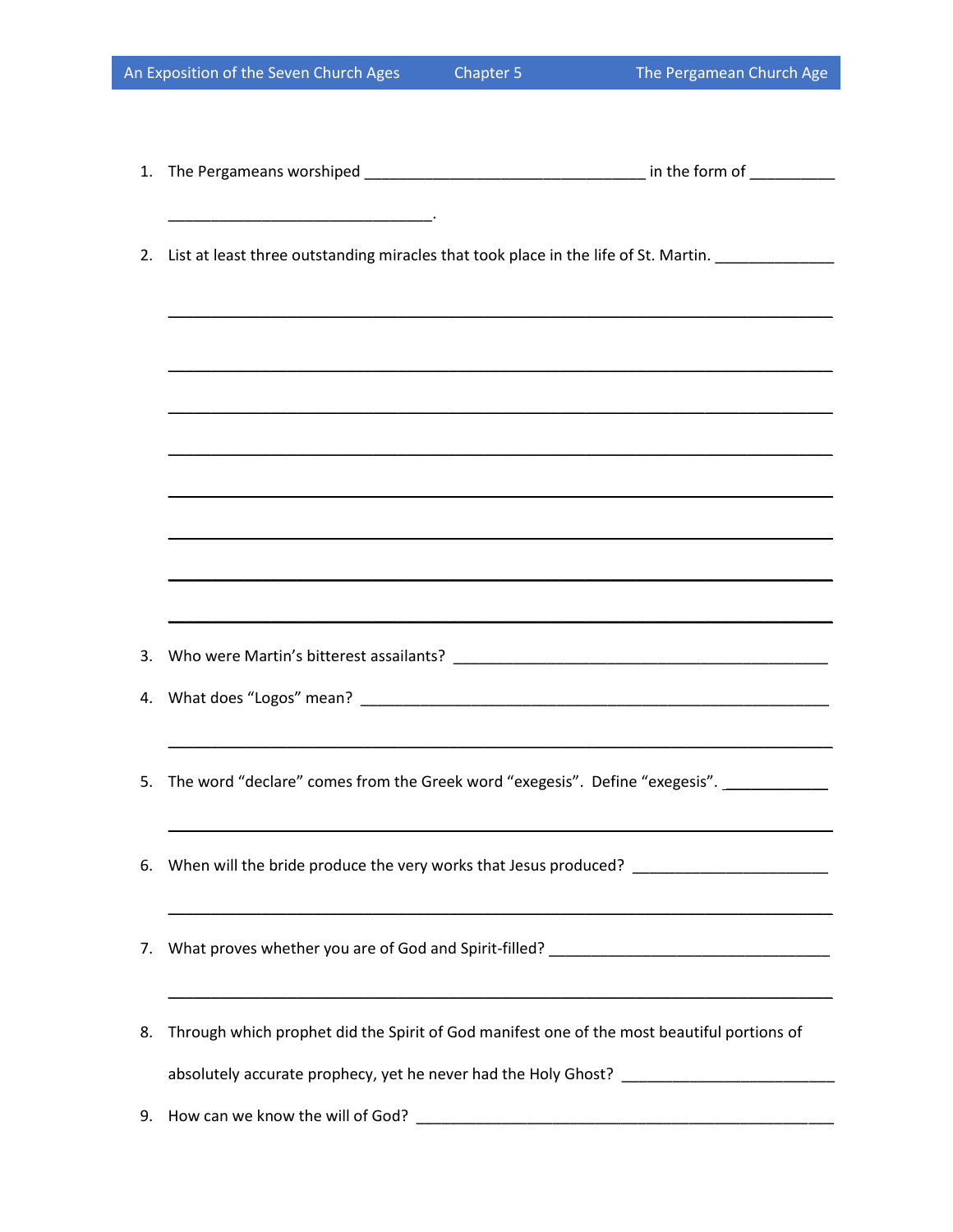\_\_\_\_\_\_\_\_\_\_\_\_\_\_\_\_\_\_\_\_\_\_\_\_\_\_\_\_\_\_\_\_\_\_\_\_\_\_\_\_\_\_\_\_\_\_\_\_\_\_\_\_\_\_\_\_\_\_\_\_\_\_\_\_\_\_\_\_\_\_\_\_\_\_\_\_\_\_

| ,我们也不会有什么。""我们的人,我们也不会有什么?""我们的人,我们也不会有什么?""我们的人,我们也不会有什么?""我们的人,我们也不会有什么?""我们的人                                                                                                |  |  |  |
|---------------------------------------------------------------------------------------------------------------------------------------------------------------------------------|--|--|--|
|                                                                                                                                                                                 |  |  |  |
| 12. All that was promised of God to be made manifest in the virgin, will be fulfilled. How?<br>,我们也不会有什么。""我们的人,我们也不会有什么?""我们的人,我们也不会有什么?""我们的人,我们也不会有什么?""我们的人,我们也不会有什么?""我们的人 |  |  |  |
| 13. Those in the Bride do only _________________________. No one can make them do otherwise.                                                                                    |  |  |  |
| ,我们也不会有一个人的人,我们也不会有一个人的人,我们也不会有一个人的人,我们也不会有一个人的人。""我们的人,我们也不会有一个人的人,我们也不会有一个人的人,                                                                                                |  |  |  |
|                                                                                                                                                                                 |  |  |  |
|                                                                                                                                                                                 |  |  |  |
| 17. God never placed __________________________________ ahead of the Word. They follow the Word.                                                                                |  |  |  |
| 18. The Nimrod that brought the kingdom of Babylon into power is not the same Nimrod that was a                                                                                 |  |  |  |
| mighty hunter before the Lord. True or False                                                                                                                                    |  |  |  |
|                                                                                                                                                                                 |  |  |  |
|                                                                                                                                                                                 |  |  |  |
| 20. Nimrod's religion is the basis for what? ___________________________________                                                                                                |  |  |  |
|                                                                                                                                                                                 |  |  |  |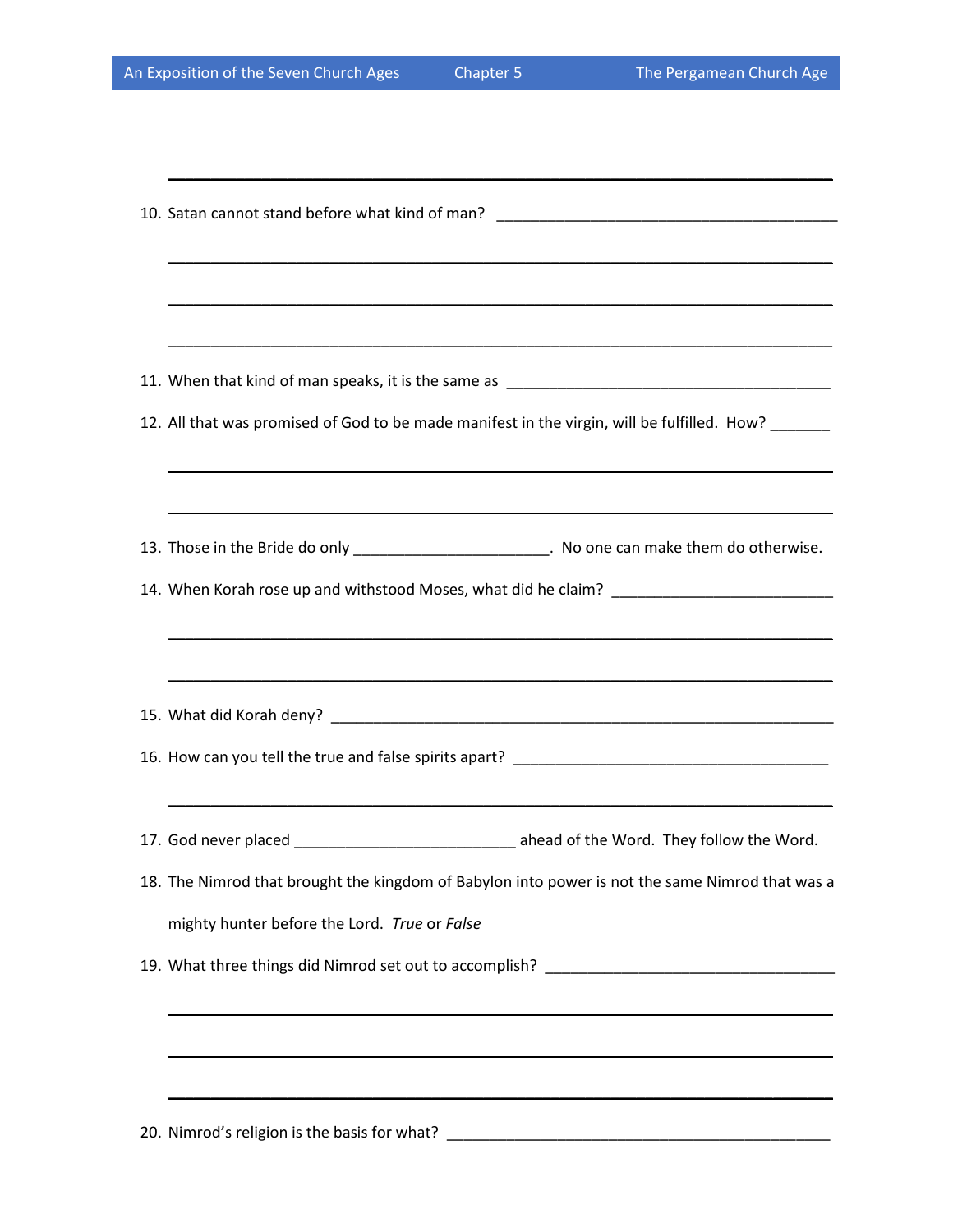| 22. The trinitarian doctrine began after the death of Christ. True or False                          |
|------------------------------------------------------------------------------------------------------|
| 23. What did Cush do that caused the wrath of God to scatter the people? ___________________________ |
|                                                                                                      |
|                                                                                                      |
|                                                                                                      |
| 25. Why is the Roman Catholic Church called the First Church of Rome? _____________________________  |
| ,我们也不会有什么。""我们的人,我们也不会有什么?""我们的人,我们也不会有什么?""我们的人,我们也不会有什么?""我们的人,我们也不会有什么?""我们的人                     |
|                                                                                                      |
| 26. The idea of bringing state and church together was started by whom? ____________________________ |
|                                                                                                      |
|                                                                                                      |
|                                                                                                      |
|                                                                                                      |
| ,我们也不会有什么。""我们的人,我们也不会有什么?""我们的人,我们也不会有什么?""我们的人,我们也不会有什么?""我们的人,我们也不会有什么?""我们的人                     |
| 30. Why did Balak refuse to let Israel pass through the land of Moab? _____________________________  |
|                                                                                                      |